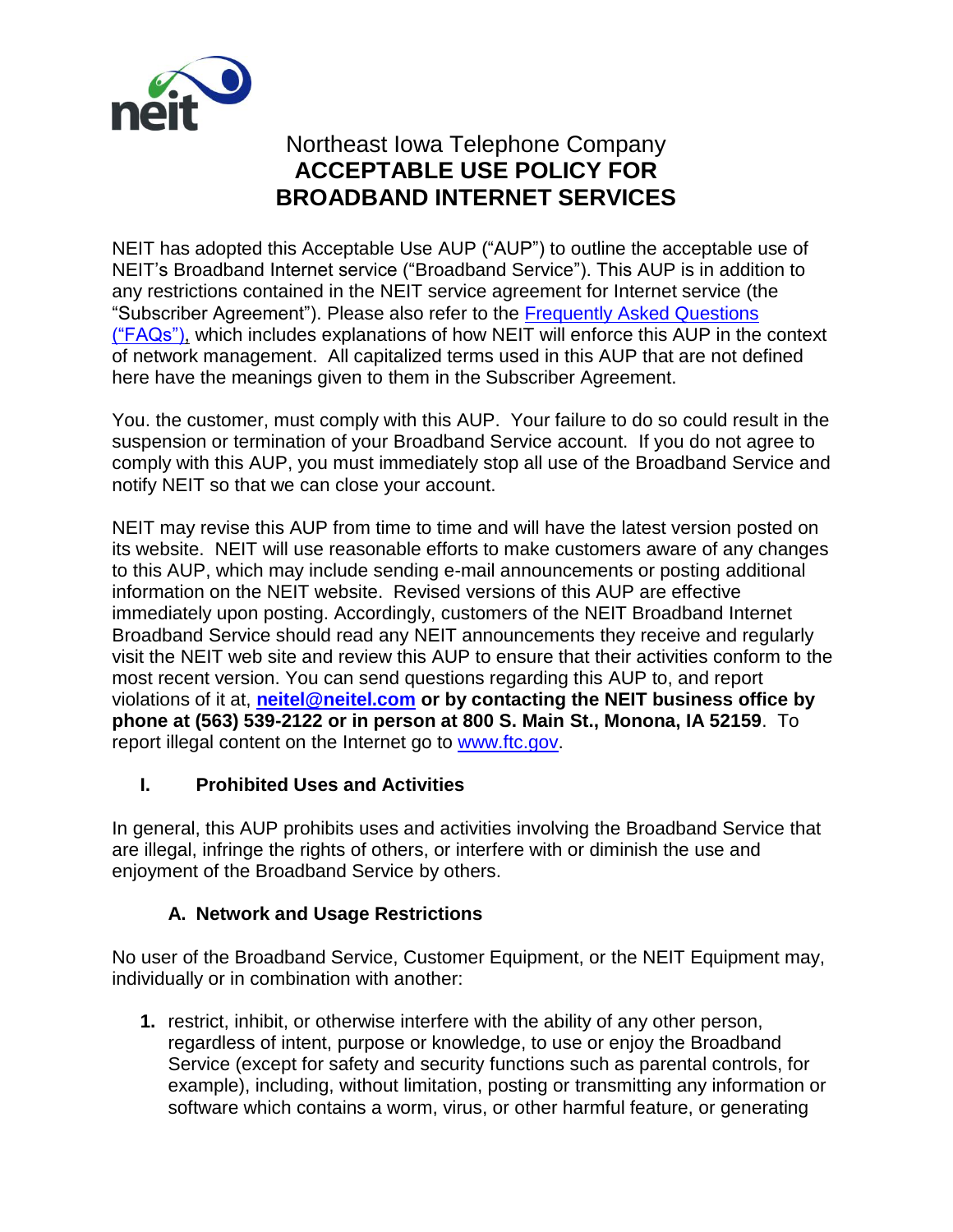

levels of traffic sufficient to impede others' ability to use, send, or retrieve information;

- **2.** restrict, inhibit, interfere with, or otherwise disrupt performance of the Broadband Service or cause a performance degradation,
- **3.** regardless of intent, purpose or knowledge, to the Broadband Service or any NEIT (or NEIT supplier) host, server, backbone network, node or service, or otherwise cause a performance degradation to any NEIT (or NEIT supplier) facilities used to deliver the Broadband Service;
- **4.** resell the Broadband Service or otherwise make available to anyone outside the Premises the ability to use the Broadband Service (for example, through wi-fi or other methods of networking), in whole or in part, directly or indirectly. The Broadband Service is for personal and non-commercial residential use only and you agree not to use the Broadband Service for operation as an Internet service provider or for any business enterprise or purpose (whether or not for profit);
- **5.** connect the NEIT Equipment to any computer outside of your Premises;
- **6.** interfere with computer networking or telecommunications service to any user, host or network, including, without limitation, denial of service attacks, flooding of a network, overloading a service, improper seizing and abusing operator privileges, and attempts to "crash" a host; and
- **7.** accessing and using the Broadband Service with anything other than a dynamic Internet Protocol ("IP") address that adheres to the dynamic host configuration protocol ("DHCP"). You may not configure the Broadband Service or any related equipment to access or use a static IP address or use any protocol other than DHCP unless expressly permitted to do so by NEIT.

## **B. Conduct and Information Restrictions**

No user of the Broadband Service, Customer Equipment, or the NEIT Equipment may, individually or in combination with another:

- **1.** avoid incurring charges for or otherwise being required to pay for usage of the Broadband Service;
- **2.** invade another person's privacy, stalk, harass, or otherwise violate the rights of other persons;
- **3.** undertake or accomplish any unlawful purpose. This includes, but is not limited to, posting, storing, transmitting or disseminating information, data or material which is libelous, obscene, unlawful, threatening or defamatory, or which infringes the intellectual property rights of any person or entity, or which in any way constitutes or encourages conduct that would constitute a criminal offense, or otherwise violate any local, state, federal, or non-U.S. law, order, or regulation;
- **4.** post, store, send, transmit, or disseminate any information or material which a reasonable person could deem to be unlawful;
- **5.** upload, post, publish, transmit, reproduce, create derivative works of, or distribute in any way information, software or other material obtained through the Broadband Service or otherwise that is protected by copyright or other proprietary right, without obtaining any required permission of the owner;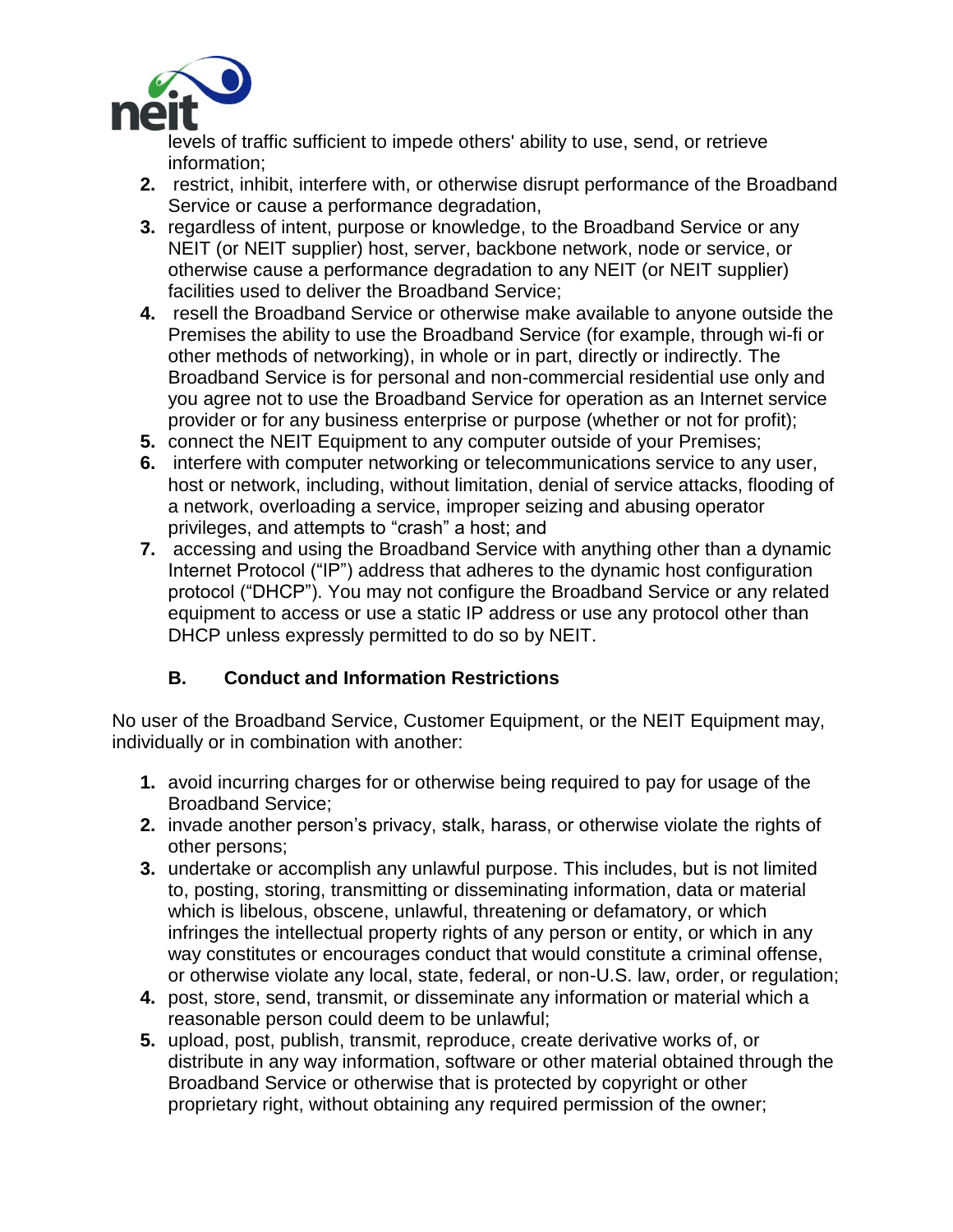

- **6.** collect, or attempt to collect, personal information about third parties without their consent;
- **7.** transmit unsolicited bulk or commercial messages commonly known as "spam;"
- **8.** send voluminous copies of the same or substantially similar messages, empty messages, or messages which contain no substantive content, or send very large messages or files that disrupts a server, account, blog, newsgroup, chat, or similar service;
- **9.** initiate, perpetuate, or in any way participate in any pyramid or other illegal scheme;
- **10.** participate in the collection of voluminous amounts of e-mail addresses, screen names, or other identifiers of others (without their prior consent), a practice sometimes known as spidering or harvesting, or participate in the use of software (including "spyware") designed to facilitate this activity;
- **11.**collect responses from unsolicited bulk messages;
- **12.**falsify, alter, or remove message headers;
- **13.**falsify references to NEIT or its network, by name or other identifier, in messages;
- **14.**impersonate any person or entity, engage in sender address falsification, forge anyone else's digital or manual signature, or perform any other similar fraudulent activity (for example, "phishing");
- **15.** violate the rules, regulations, terms of service, or policies applicable to any network, server, computer database, service, application, system, or Web site that you access or use;

### **C. Technical Restrictions**

No user of the Broadband Service, Customer Equipment, or the NEIT Equipment may, individually or in combination with another:

- **1.** use the Internet service or facilities for web-hosting, e-mail hosting, or other unusually high-bandwidth consumption unless you have made special subscription arrangements with NEIT and the usage does not otherwise violate law or regulation;
- **2.** access any other person's computer or computer system, network, software, or data without his or her knowledge and consent; breach the security of another user or system; or attempt to circumvent the user authentication or security of any host, network, or account. This includes, but is not limited to, accessing data not intended for you, logging into or making use of a server or account you are not expressly authorized to access, or probing the security of other hosts, networks, or accounts without express permission to do so;
- **3.** use or distribute tools or devices designed or used for compromising security or whose use is otherwise unauthorized, such as password guessing programs, decoders, password gatherers, keystroke loggers, analyzers, cracking tools, packet sniffers, encryption circumvention devices, or Trojan Horse programs. Unauthorized port scanning is strictly prohibited;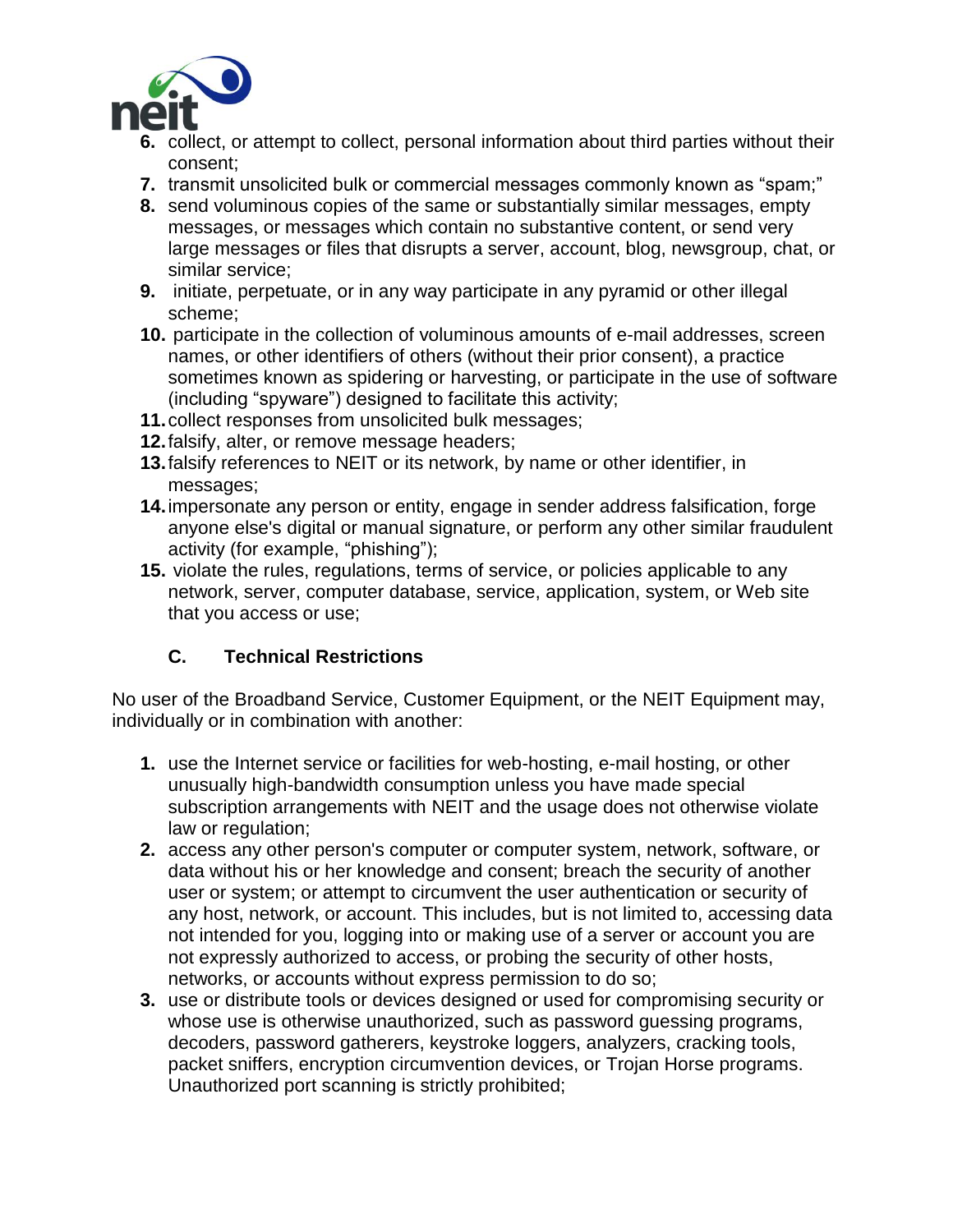

- **4.** copy, distribute, or sublicense any proprietary software provided in connection with the Broadband Service by NEIT or any third party, except that you may make one copy of each software program for back-up purposes only;
- **5.** distribute programs that make unauthorized changes to software (cracks);
- **6.** use or run dedicated, stand-alone equipment or servers from the Premises that provide network content or any other services to anyone outside of your Premises local area network ("Premises LAN"), also commonly referred to as public services or servers. Examples of prohibited equipment and servers include, but are not limited to, e-mail, Web hosting, file sharing, and proxy services and servers;
- **7.** use or run programs from the Premises that provide network content or any other services to anyone outside of your Premises LAN, except for personal and noncommercial residential use;
- **8.** service, alter, modify, or tamper with the NEIT Equipment or Broadband Service or permit any other person to do the same who is not authorized by NEIT;

### **II. Customer Conduct and Features of the Broadband Service**

#### **A. Customer Obligations**

In addition to being responsible for your own compliance with this AUP, you are also responsible for any use or misuse of the Broadband Service that violates this AUP, even if it was committed by a friend, family member, or guest with access to your Broadband Service account. Therefore, you must take steps to ensure that others do not use your account to gain unauthorized access to the Broadband Service by, for example, strictly maintaining the confidentiality of your Broadband Service login and password. In all cases, you are solely responsible for the security of any device you choose to connect to the Broadband Service, including any data stored or shared on that device. It is also your responsibility to secure the Customer Equipment and any other Premises equipment or programs not provided by NEIT that connects to the Broadband Service from external threats such as viruses, spam, bot nets, and other methods of intrusion.

#### **B. NEIT's Rights**

NEIT reserves the right to refuse to transmit or post, and to remove or block, any information or materials, in whole or in part, that it, in its sole discretion, deems to be in violation of Sections I or II of this AUP, or otherwise harmful to NEIT's network or customers using the Broadband Service, regardless of whether this material or its dissemination is lawful so long as it violates this AUP. Neither NEIT nor any of its affiliates, suppliers, or agents have any obligation to monitor transmissions or postings (including, but not limited to, e-mail, file transfer, blog, newsgroup, and instant message transmissions) made on the Broadband Service. However, NEIT and its affiliates, suppliers, and agents have the right to monitor these transmissions and postings from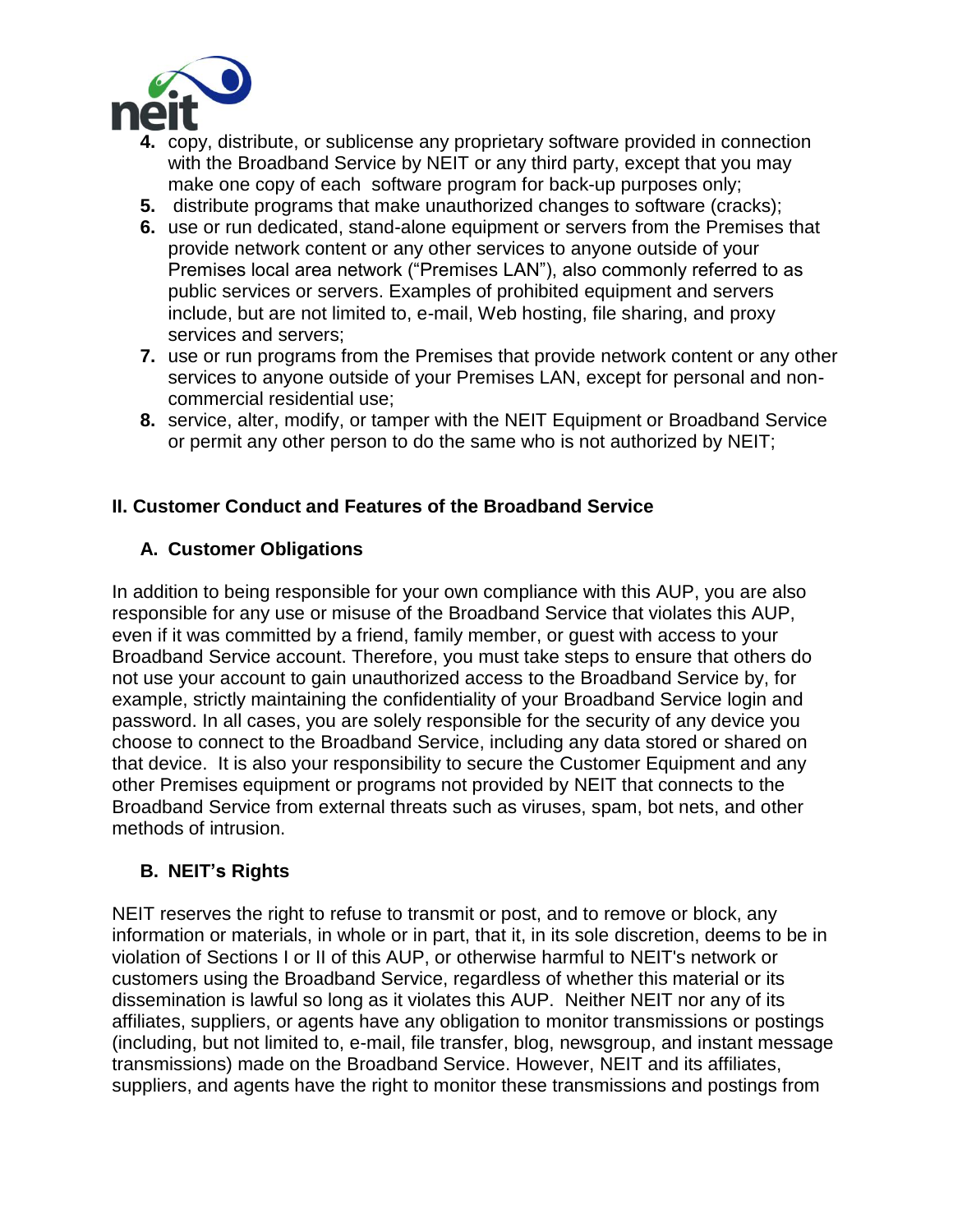

time to time for violations of this AUP and to disclose, block, or remove them in accordance with this AUP, the Subscriber Agreement, and applicable law.

#### **C. Service Restrictions**

All of NEIT's network and system services are provided according to scheduled fees for each type of service. You agree to use such services in accordance with the terms set forth below.

- **1.** Email and Web-Hosting Services
	- **(i)** Unsolicited Email Prohibited You may not use NEIT-hosted email addresses for the purpose of sending unsolicited email. You may not use or cause to be used NEIT's equipment, network connectivity, or other resources to originate, deliver, relay or otherwise transmit unsolicited email messages. You may not engage in any of the foregoing prohibited activities by using the service of any other provider, third-party agent, remailing service or address forwarding service, in such a way that NEIT's network addresses or NEIT-hosted web or email services are in any way identified as being associated with the sending of unsolicited email.
	- **(ii)** Unauthorized use, or forging, of mail header information (e.g. "spoofing") is prohibited.
	- **(iii)**Fraudulent Activity Prohibited You may not use the NEIT email and webhosting services to make fraudulent offers to sell or buy products, items, services, or to advance any type of financial scam such as "pyramid schemes", "Ponzi schemes", or "chain letters." You may not use techniques to hide or obscure the source of any e-mail or other communications.
	- **(iv)** NEIT reserves the right to suspend or delay delivery of email to Customer utilizing the NEIT email services and/or the virtual domain email if the volume of email being redirected, stored, or delivered on the Customer's behalf is deemed excessive. Excessive traffic is defined as any amount of email that consumes more than 10MB of disk storage space per individual mailbox or any volume of email traffic that noticeably degrades performance on the server in question, in the sole discretion of NEIT. Stored mail exceeding these limits may be transferred to a compressed file at NEIT's discretion. NEIT will attempt to notify the account holder via the account contact information on record; however NEIT reserves the right to delete the contents of such email boxes upon thirty (30) days after attempted notification.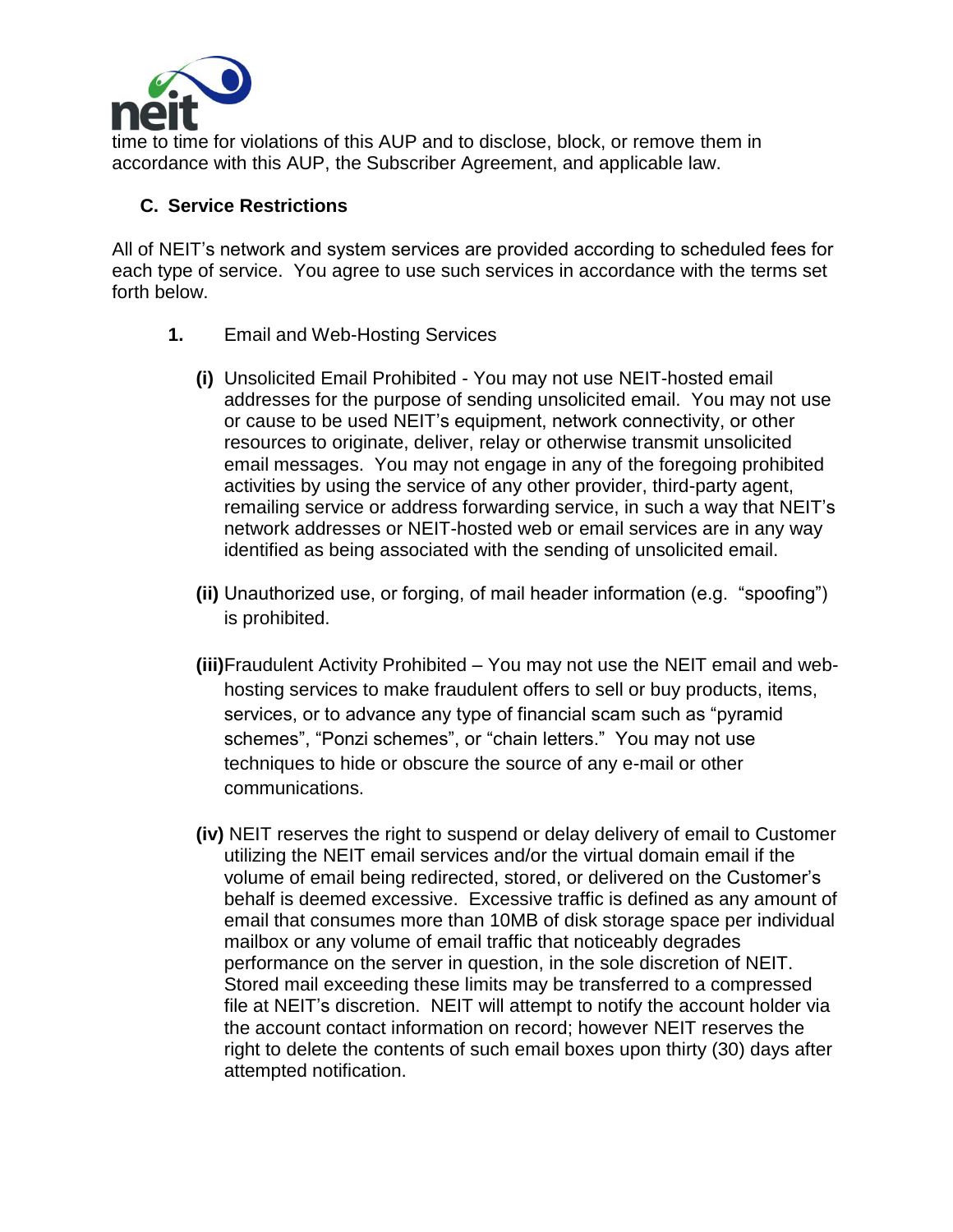

- **(v)** The Broadband Service may not be used to communicate or distribute email or other forms of communications in violation of Section I of this AUP. As described below in Section III of this AUP, NEIT uses reasonable network management tools and techniques to protect customers from receiving spam and from sending spam (often without their knowledge over an infected computer).
- **(vi)** NEIT is not responsible for deleting or forwarding any e-mail sent to the wrong e-mail address by you or by someone else trying to send e-mail to you. NEIT is also not responsible for forwarding e-mail sent to any account that has been suspended or terminated. This e-mail will be returned to the sender, ignored, deleted, or stored temporarily at NEIT's sole discretion.
- **(vii)** In the event that NEIT believes in its sole discretion that any subscriber name, account name, or e-mail address (collectively, an "identifier") on the Broadband Service may be used for, or is being used for, any misleading, fraudulent, or other improper or illegal purpose, NEIT (i) reserves the right to block access to and prevent the use of any of these identifiers and (ii) may at any time require any customer to change his or her identifier. In addition, NEIT may at any time reserve any identifiers on the Broadband Service for NEIT's own purposes. In the event that a Broadband Service account is terminated for any reason, all e-mail associated with that account (and any secondary accounts) will be permanently deleted as well.
- **2.** Instant, Video, and Audio Messages

Each user is responsible for the contents of his or her instant, video, and audio messages and the consequences of any of these messages. NEIT assumes no responsibility for the timeliness, mis-delivery, deletion, or failure to store these messages. In the event that a Broadband Service account is terminated for any reason, all instant, video, and audio messages associated with that account (and any secondary accounts) will be permanently deleted as well.

**3.** Personal Web Pages and File Storage

You are solely responsible for any information that you or others publish or store on the any personal web page or in any storage files. You are also responsible for ensuring that all content made available through personal web pages is appropriate for those who may have access to it. For example, you must take appropriate precautions to prevent minors from receiving or accessing inappropriate content. NEIT reserves the right to remove, block, or refuse to post or store any information or materials, in whole or in part, that it, in its sole discretion, deems to be in violation of Section I of this AUP. For purposes of this AUP, "material" refers to all forms of communications including text, graphics (including photographs, illustrations, images, drawings, logos), executable programs and scripts, video recordings, and audio recordings.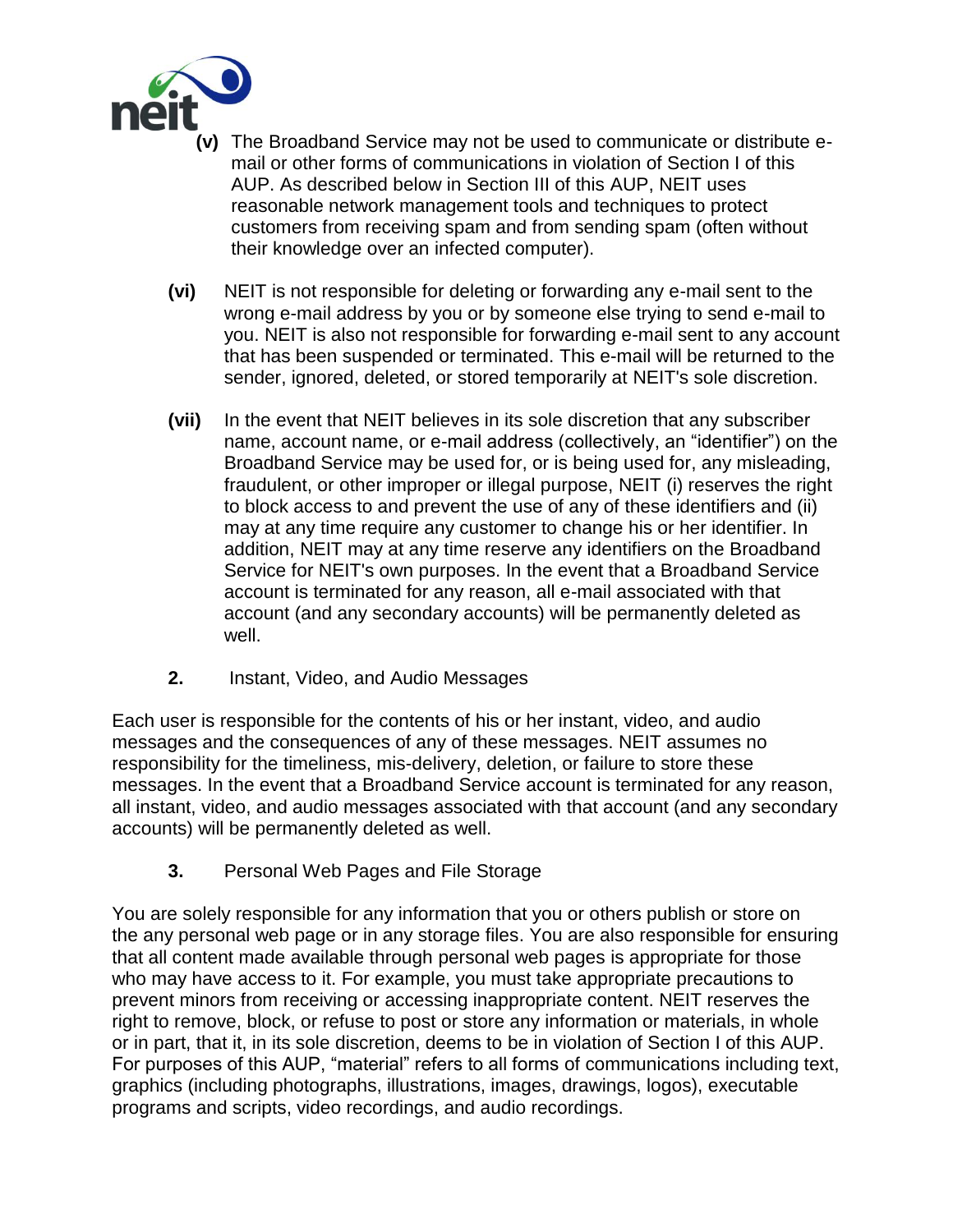

#### **III. Network Management and Limitations on Data Consumption**

NEIT manages its network with the goal of delivering a fast, safe and uncompromised broadband Internet experience to all of its customers. But, high-speed bandwidth and network resources are not unlimited. Managing the network is essential for the promotion of best possible Broadband Internet experience by all of NEIT's customers. The company uses reasonable network management practices that are consistent with industry standards. NEIT tries to use tools and technologies that are minimally intrusive and, in its independent judgment guided by industry experience, among the best in class. Of course, the company's network management practices will change and evolve along with the uses of the Internet and the challenges and threats on the Internet.

If NEIT didn't manage its network, its customers would be subject to the negative effects of spam, viruses, security attacks, network congestion, and other risks and degradations of service. By engaging in responsible network management, including enforcement of this AUP, NEIT can deliver the best possible broadband Internet experience to all of its customers.

Please see NEIT's [Network Management Policy](http://www.neitel.net/network/netmanage.pdf) for more information.

#### **A. Network Usage and Data Consumption Restrictions**

You acknowledge that all of the NEIT Internet services are intended for periodic, active use of email, user newsgroups, transfers via FTP, Internet chat, Internet games, and browsing of the Internet. You must comply with all current bandwidth, data storage, and other limitations on the NEIT Internet services that have been established by NEIT and NEIT suppliers. You agree not to intentionally use the NEIT Internet service on a standby or inactive basis in order to maintain a connection. The excessive use or abuse of NEIT's network resources by one Customer may have a negative impact on all other Customers. Accordingly, in addition to the Prohibited Uses and Activities provided in Section I, you may not use the NEIT Internet service or take any action, directly or indirectly, that will result in excessive consumption or utilization of the system or network resources, or which may weaken network performance, as determined in NEIT's sole discretion. Such prohibited actions include, but are not limited to: using the NEIT Internet Services to host a web server site which attracts excessive traffic at your location, continuously uploading or downloading streaming video or audio, use net hosting, continuous FTP uploading or downloading, or acting in a manner that negatively effects other users' ability to engage in real time exchanges and use of the NEIT Internet Services.

The Broadband Service is for personal and non-commercial residential use only. Therefore, NEIT reserves the right to suspend or terminate Broadband Service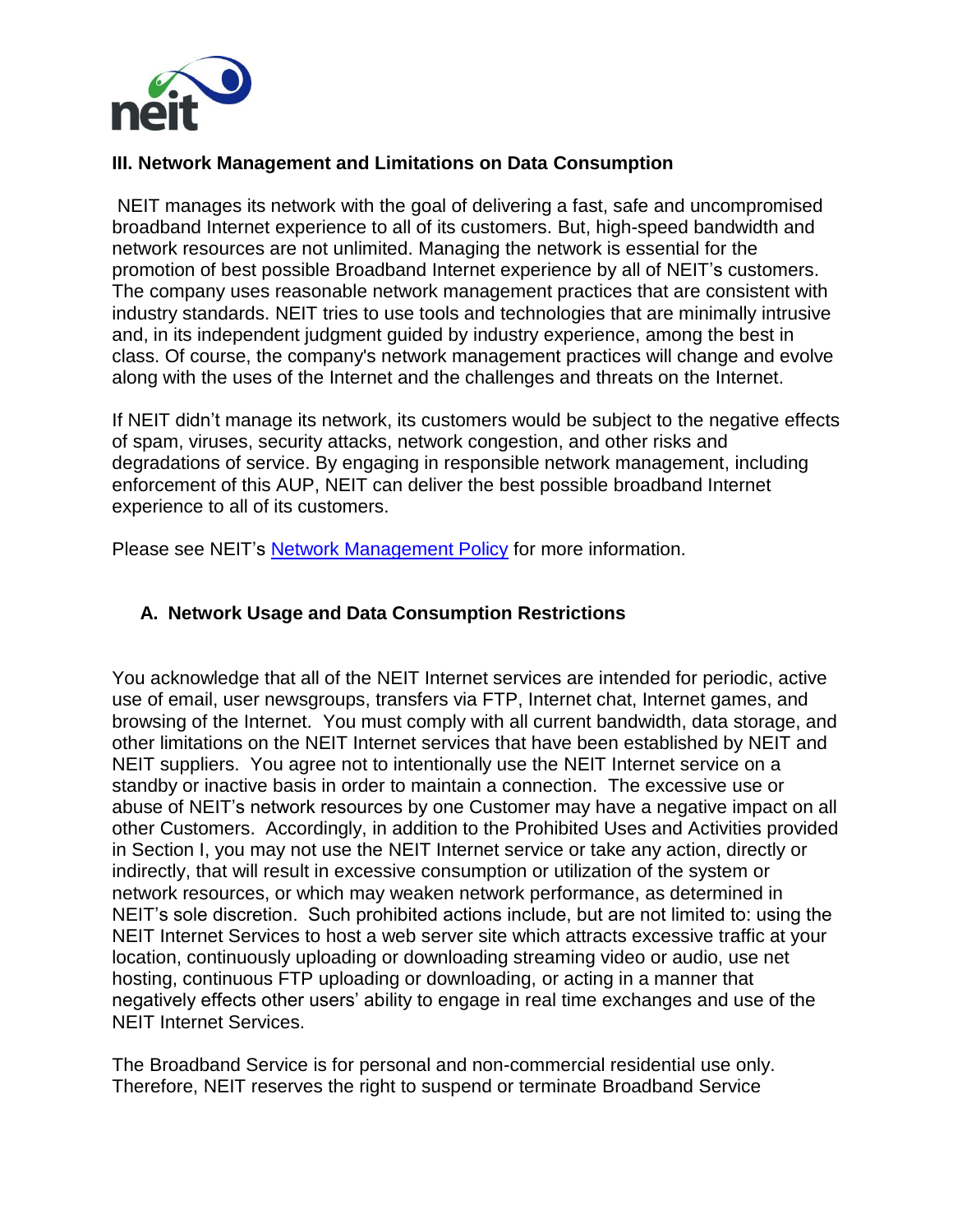

accounts where data consumption is not characteristic of a typical residential user of the Broadband Service as determined by NEIT in its sole discretion.

Common activities that may cause excessive data consumption in violation of this AUP include, but are not limited to, numerous or continuous bulk transfers of files and other high capacity traffic using (i) file transfer protocol ("FTP"), (ii) peer-to-peer applications, and (iii) newsgroups. You must also ensure that your use of the Broadband Service does not restrict, inhibit, interfere with, or degrade any other person's use of the Broadband Service, nor represent (as determined by NEIT in its sole discretion) an overly large burden on the network. In addition, you must ensure that your use of the Broadband Service does not limit or interfere with NEIT's ability to deliver and monitor the Broadband Service or any part of its network.

If you use the Broadband Service in violation of the restrictions referenced above, that is a violation of this AUP. In these cases, NEIT may, in its sole discretion, suspend or terminate your Broadband Service account or request that you subscribe to a version of the Broadband Service (such as a commercial grade Internet service, if appropriate) if you wish to continue to use the Broadband Service at higher data consumption levels. NEIT may also provide versions of the Broadband Service with different speed and data consumption limitations, among other characteristics, subject to applicable Broadband Service plans.

NEIT's determination of the data consumption for Broadband Service accounts is final.

#### **IV. Violation of this Acceptable Use AUP**

NEIT reserves the right to immediately suspend or terminate your Broadband Service account and terminate the Subscriber Agreement if you violate the terms of this AUP or the Subscriber Agreement.

NEIT does not routinely monitor the activity of individual Broadband Service accounts for violations of this AUP, except for determining aggregate data consumption in connection with the data consumption provisions of this AUP. However, in the company's efforts to promote good citizenship within the Internet community, it will respond appropriately if it becomes aware of inappropriate use of the Broadband Service. NEIT has no obligation to monitor the Broadband Service and/or the network. However, NEIT and its suppliers reserve the right at any time to monitor bandwidth, usage, transmissions, and content in order to, among other things, operate the Broadband Service; identify violations of this AUP; and/or protect the network, the Broadband Service and NEIT users.

NEIT prefers to inform customers of inappropriate activities and give them a reasonable period of time in which to take corrective action. NEIT also prefers to have customers directly resolve any disputes or disagreements they may have with others, whether customers or not, without NEIT's intervention. However, if the Broadband Service is used in a way that NEIT or its suppliers, in their sole discretion, believe violates this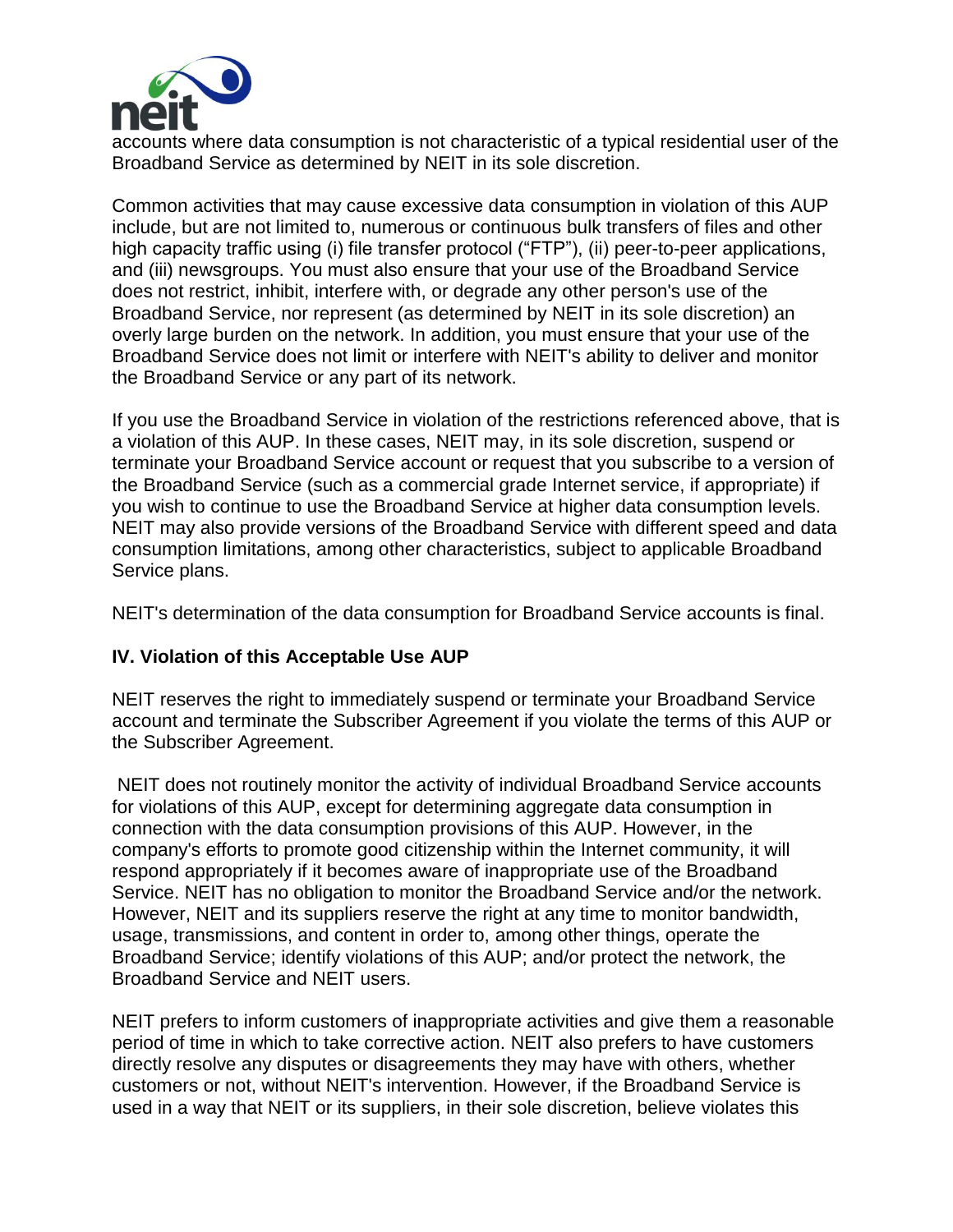

AUP, NEIT or its suppliers may take any responsive actions they deem appropriate under the circumstances with or without notice. These actions include, but are not limited to, temporary or permanent removal of content, cancellation of newsgroup posts, filtering of Internet transmissions, and the immediate suspension or termination of all or any portion of the Broadband Service (including but not limited to newsgroups). Neither NEIT nor its affiliates, suppliers, or agents will have any liability for any of these responsive actions. These actions are not NEIT's exclusive remedies and NEIT may take any other legal or technical actions it deems appropriate with or without notice.

NEIT reserves the right to investigate suspected violations of this AUP, including the gathering of information from the user or users involved and the complaining party, if any, and examination of material on NEIT's servers and network. During an investigation, NEIT may suspend the account or accounts involved and/or remove or block material that potentially violates this AUP. You expressly authorize and consent to NEIT and its suppliers cooperating with (i) law enforcement authorities in the investigation of suspected legal violations, and (ii) and system administrators at other Internet service providers or other network or computing facilities in order to enforce this AUP. Upon termination of your Broadband Service account, NEIT is authorized to delete any files, programs, data, e-mail and other messages associated with your account (and any secondary accounts).

The failure of NEIT or its suppliers to enforce this AUP, for whatever reason, shall not be construed as a waiver of any right to do so at any time. You agree that if any portion of this AUP is held invalid or unenforceable, that portion will be construed consistent with applicable law as nearly as possible, and the remaining portions will remain in full force and effect. You agree to indemnify, defend and hold harmless NEIT and its affiliates, suppliers, and agents against all claims and expenses (including reasonable attorney fees) resulting from any violation of this AUP. Your indemnification will survive any termination of the Subscriber Agreement.

### **V. Redress and Governing Law**

### **a. Governing Law / Resolution of Disputes - Arbitration**

Any dispute or claim between you, the Customer, and NEIT arising out of or relating to the service provided in connection with this Acceptable Use Policy or the Subscriber Agreement shall be resolved by arbitration ("Arbitration"), unless otherwise specified in Customer's individual Subscriber Agreement. To the extent that there is a conflict regarding this Arbitration provision, the Customer's individual Subscriber Agreement supersedes the Terms and Policies of the individual Services.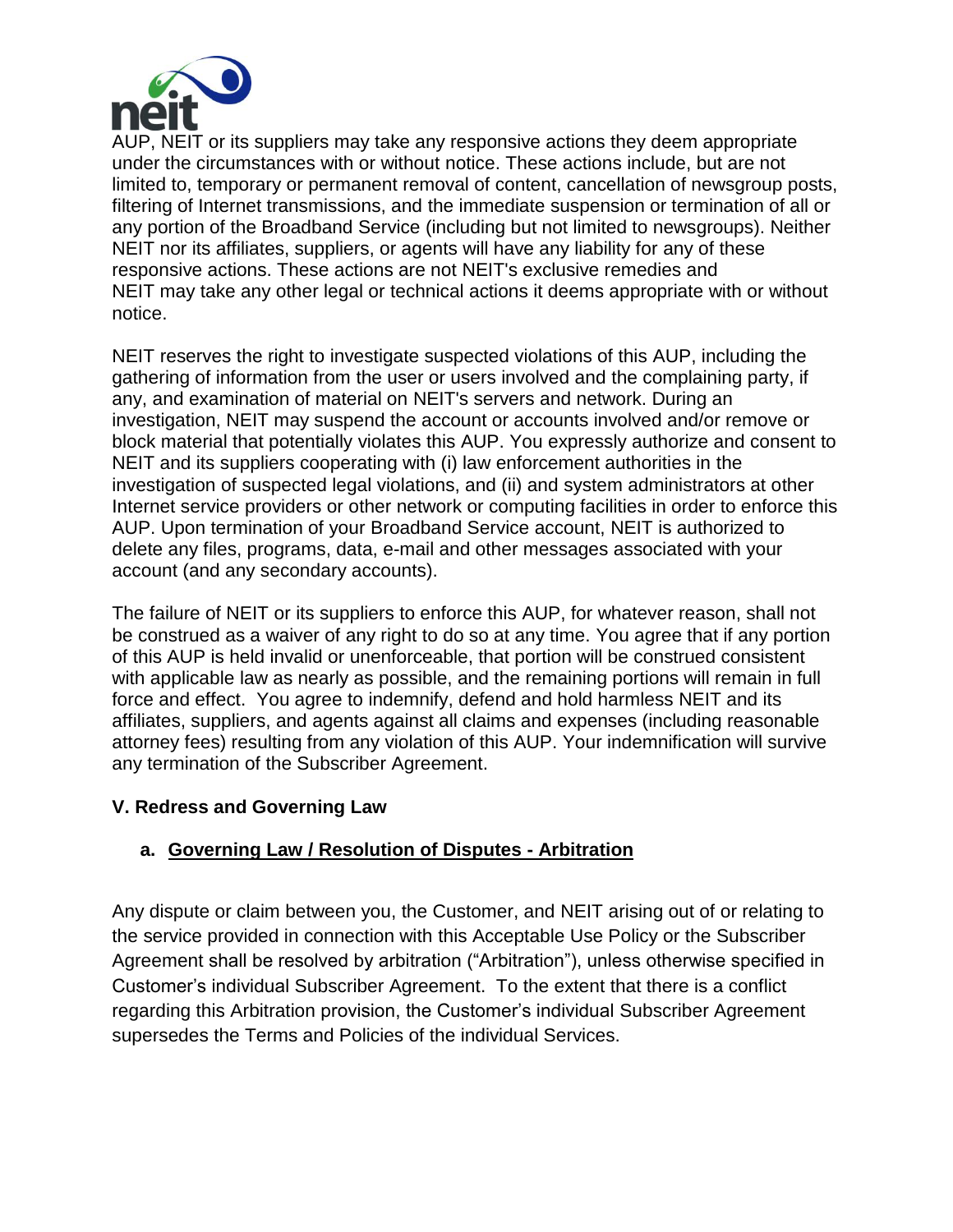

The arbitrator's decision shall follow the plain meaning of the relevant documents, and shall be final and binding. The parties agree that no arbitrator has the authority to: (i) award relief in excess of what the Subscriber Agreement provides; or (ii) award punitive or exemplary damages. Judgment on the award rendered by the arbitrators may be entered in any court having jurisdiction thereof. All claims shall be arbitrated individually and Customer will not bring, or join any class action of any kind in court or in arbitration or seek to consolidate or bring previously consolidated claims in Arbitration. CUSTOMER ACKNOWLEDGES THAT THIS ARBITRATION PROVISION CONSTITUTES A WAIVER OF ANY RIGHT TO A JURY TRIAL.

## **b. Governing Law / Resolution of Disputes - Governing Law**

The Agreement and the relationship between you and NEIT shall be governed by the laws of the state of Iowa without regard to its conflict of law provisions. To the extent court action is initiated to enforce an arbitration award or for any other reason consistent with the Arbitration provision herein, you and NEIT agree to submit to the personal and exclusive jurisdiction of the courts located within the state of Iowa and waive any objection as to venue or inconvenient forum. The failure of NEIT to exercise or enforce any right or provision of this AUP or the Subscriber Agreement shall not constitute a waiver of such right or provision. If any provision of this AUP or the Subscriber Agreement is found by a court of competent jurisdiction to be invalid, the parties nevertheless agree that the court should endeavor to give effect to the parties' intentions as reflected in the provision, and the other provisions of this AUP or the Subscriber Agreement remain in full force and effect. You agree that regardless of any statute or law to the contrary, any claim or cause of action arising out of or related to use of the service, this AUP or the Subscriber Agreement must be filed within one (1) year after such claim or cause of action arose or be forever barred.

#### **VI. Copyright and Digital Millennium Copyright Act Requirements**

NEIT is committed to complying with U.S. copyright and related laws, and requires all customers and users of the Broadband Service to comply with these laws. Accordingly, you may not store any material or content on, or disseminate any material or content over, the Broadband Service (or any part of the Broadband Service) in any manner that constitutes an infringement of third party intellectual property rights, including rights granted by U.S. copyright law. Owners of copyrighted works who believe that their rights under U.S. copyright law have been infringed may take advantage of certain provisions of the Digital Millennium Copyright Act of 1998 (the "DMCA") to report alleged